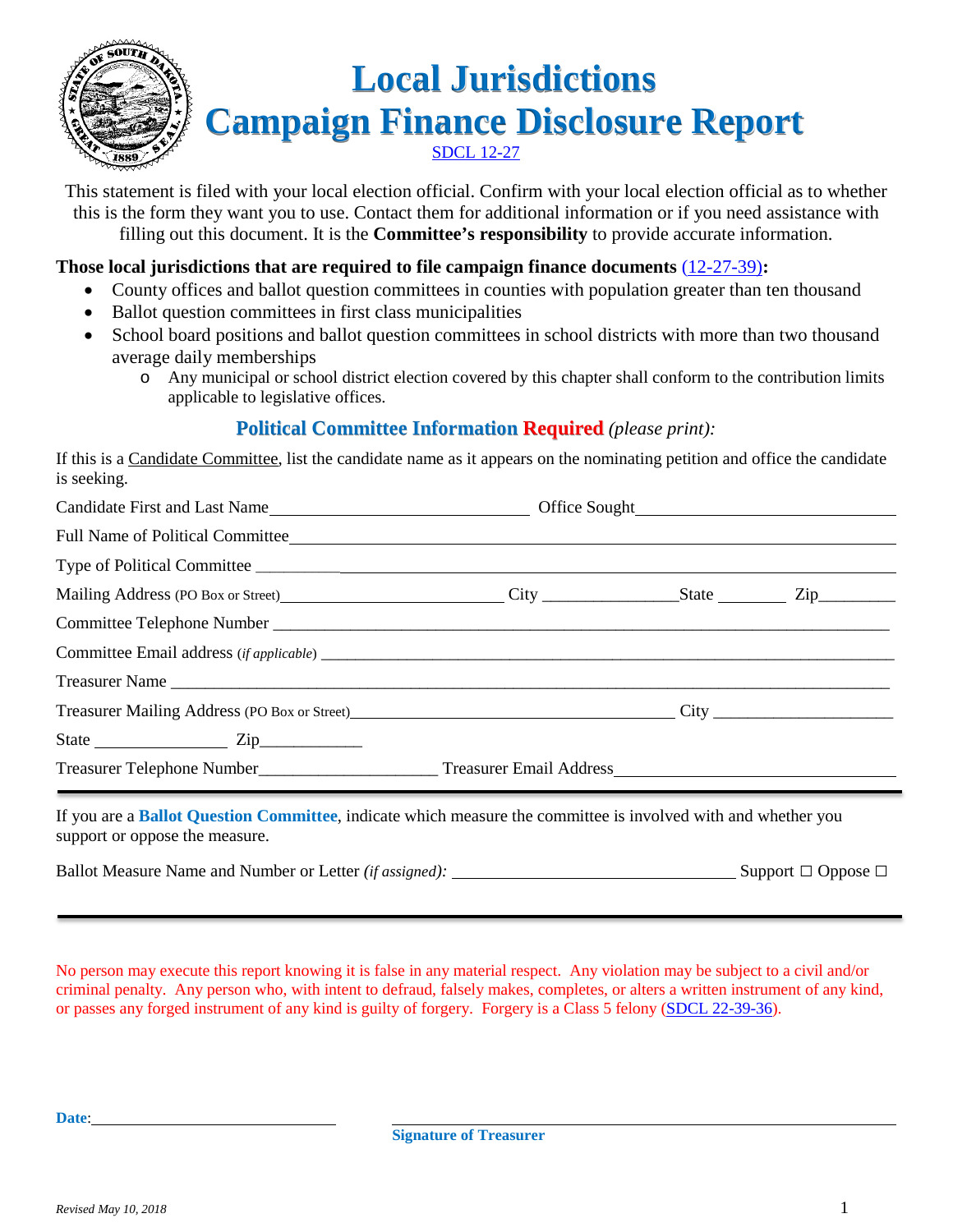# **Type of Campaign Statement***(you must select one)*

#### **COUNTY candidates** *select* **one of these reports:**

 $\Box$  **Pre-Primary:** fifteen days prior to the primary election, for the reporting period commencing with the last report submitted up through and including twenty days prior to the election date.

□ **Pre-General:** fifteen days prior to the general election, for the reporting period commencing with the last report submitted up through and including twenty days prior to the election date.

□ **Year-End:** by the last Friday in January each odd year, for the reporting period commencing with the last report submitted up through and including December thirty-first of the even year;

□ **Termination of Committee:** filed whenever you choose. The reporting period is from the last report filed to the date you are terminating. The balance has to end in zero and you must report all expenditures and receipts and pay off all outstanding loans, debt and obligations since your last filed report.

> You may also select one of the **reports below in combination** with a **report** above: □ **Amendment** *(for most recent report filed)* □ **Termination of Committee**

#### **COUNTY SPECIAL elections and LOCAL JURISDICTION elections** *select* **one of these reports:**

□ **Pre-Election report:** fifteen days prior to the election, for the reporting period commencing with the last report submitted up through and including twenty days prior to the election date.

□ **Year-End report:** by the last Friday in January each year, for the reporting period commencing with the last report submitted up through and including December thirty-first of each year. If you terminate prior to December 31, you do not need to file a Year-End.

 $\Box$  **Termination report:** filed whenever you choose. The reporting period is from the last report filed to the date you are terminating. The balance has to end in zero and you must report all expenditures and receipts and pay off all outstanding loans, debt and obligations since your last filed report.

> You may also select one of the **reports below in combination** with a **report** above: □ **Amendment** *(for most recent report filed)* □ **Termination of Committee**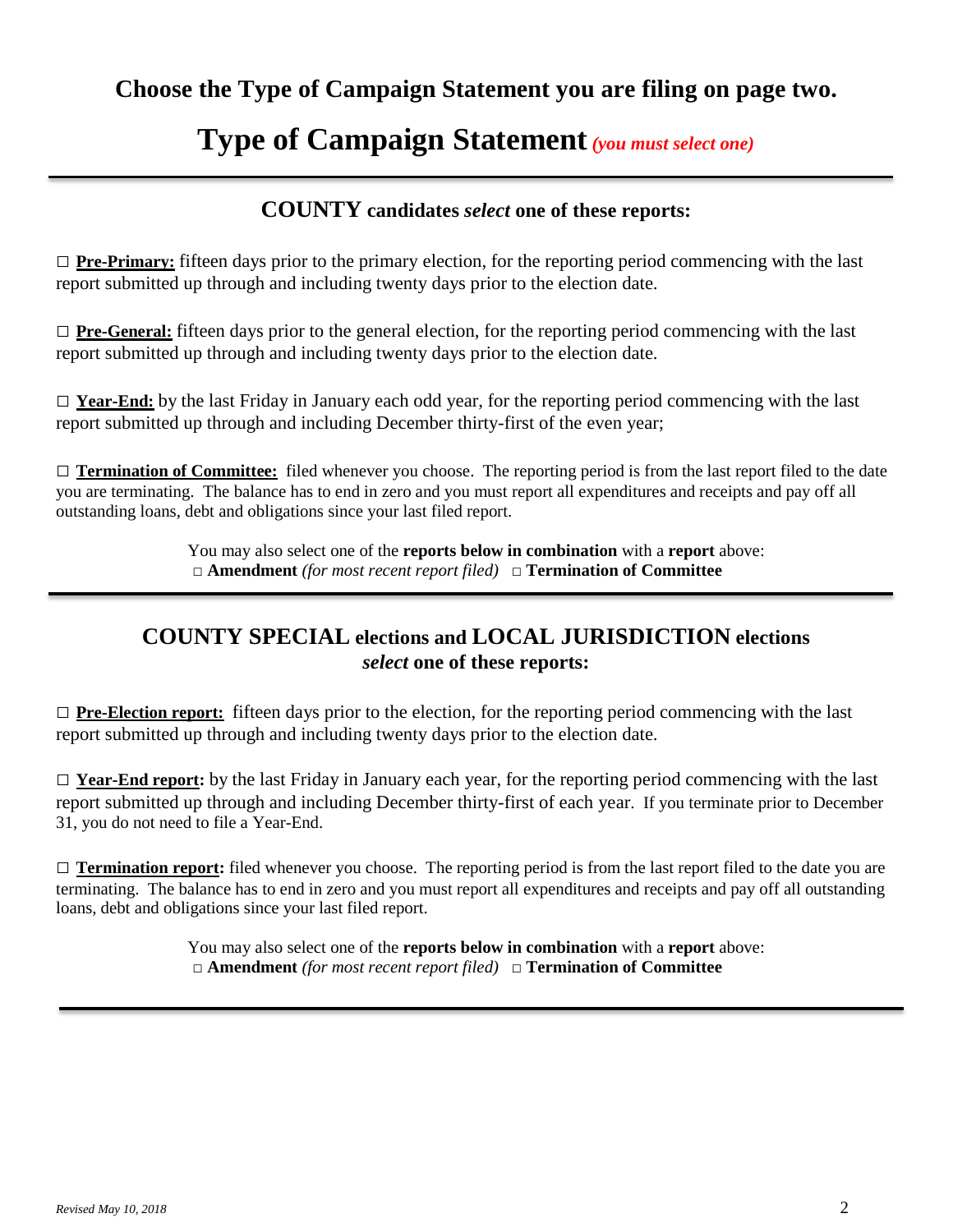## **DIRECT CONTRIBUTIONS FROM INDIVIDUALS**

This section reports all contributions from individuals, including family members. If a family member contribution is over the limit for an individual (there are no limits on family member contributions), please make sure to designate next to the Contributor name that they are a family member. (SDCL  $12-27-7$  &  $12-27-8$ )

| UNITEMIZED DIRECT CONTRIBUTIONS FROM INDIVIDUALS                                               |        |
|------------------------------------------------------------------------------------------------|--------|
| This is the sum of all contributions of \$100.00 or less from individuals. (SDCL 12-27-24 (11) | Amount |
| TOTAL of all Unitemized Direct Contributions from Individuals: \\ \ \ \ \ \                    |        |

#### **ITEMIZED DIRECT CONTRIBUTIONS FROM INDIVIDUALS**

*Enter all itemized contributions of more than \$100.00 in the aggregate from each individual below (SDCL 12-27-24 (12)).*

**Example:** Joe gave \$50.00 in a previous reporting period and gave \$100.00 in this reporting period so his contributions are now required to be Itemized since his total amount contributed in the calendar year is more than \$100.00. His calendar year aggregate amount is now \$150.00. For this example \$100.00 would be disclosed.

| <b>Contributor First and Last Name</b> | Mailing address (Street or PO Box, City, State, Zip Code)           | Amount                    |
|----------------------------------------|---------------------------------------------------------------------|---------------------------|
| Joe Smith                              | 1234 5 <sup>th</sup> Ave, Pierre, SD 57501                          | $$100.00*$                |
|                                        |                                                                     | \$                        |
|                                        |                                                                     | $\$\,$                    |
|                                        |                                                                     | $\$\,$                    |
|                                        |                                                                     | $\boldsymbol{\mathsf{S}}$ |
|                                        |                                                                     | $\$\,$                    |
|                                        |                                                                     | $\boldsymbol{\mathsf{S}}$ |
|                                        |                                                                     | $\$\,$                    |
|                                        |                                                                     | $\$\,$                    |
|                                        |                                                                     | $\boldsymbol{\mathsf{S}}$ |
|                                        |                                                                     | $\boldsymbol{\mathsf{S}}$ |
|                                        |                                                                     | $\boldsymbol{\mathsf{S}}$ |
|                                        |                                                                     | $\boldsymbol{\mathsf{S}}$ |
|                                        |                                                                     | $\$\,$                    |
|                                        |                                                                     | $\boldsymbol{\mathsf{S}}$ |
|                                        | <b>TOTAL of all Itemized Direct Contributions from Individuals:</b> | \$                        |

|                              | LOANS MADE TO THIS COMMITTEE (SDCL 12-27-24 (18))         |        |
|------------------------------|-----------------------------------------------------------|--------|
| <b>Loan Contributor Name</b> | Mailing address (Street or PO Box, City, State, Zip Code) | Amount |
|                              |                                                           | ◡      |
|                              |                                                           |        |
|                              |                                                           |        |
|                              |                                                           |        |
|                              | <b>TOTAL of all Loans Made to this Committee:</b>         | - \$   |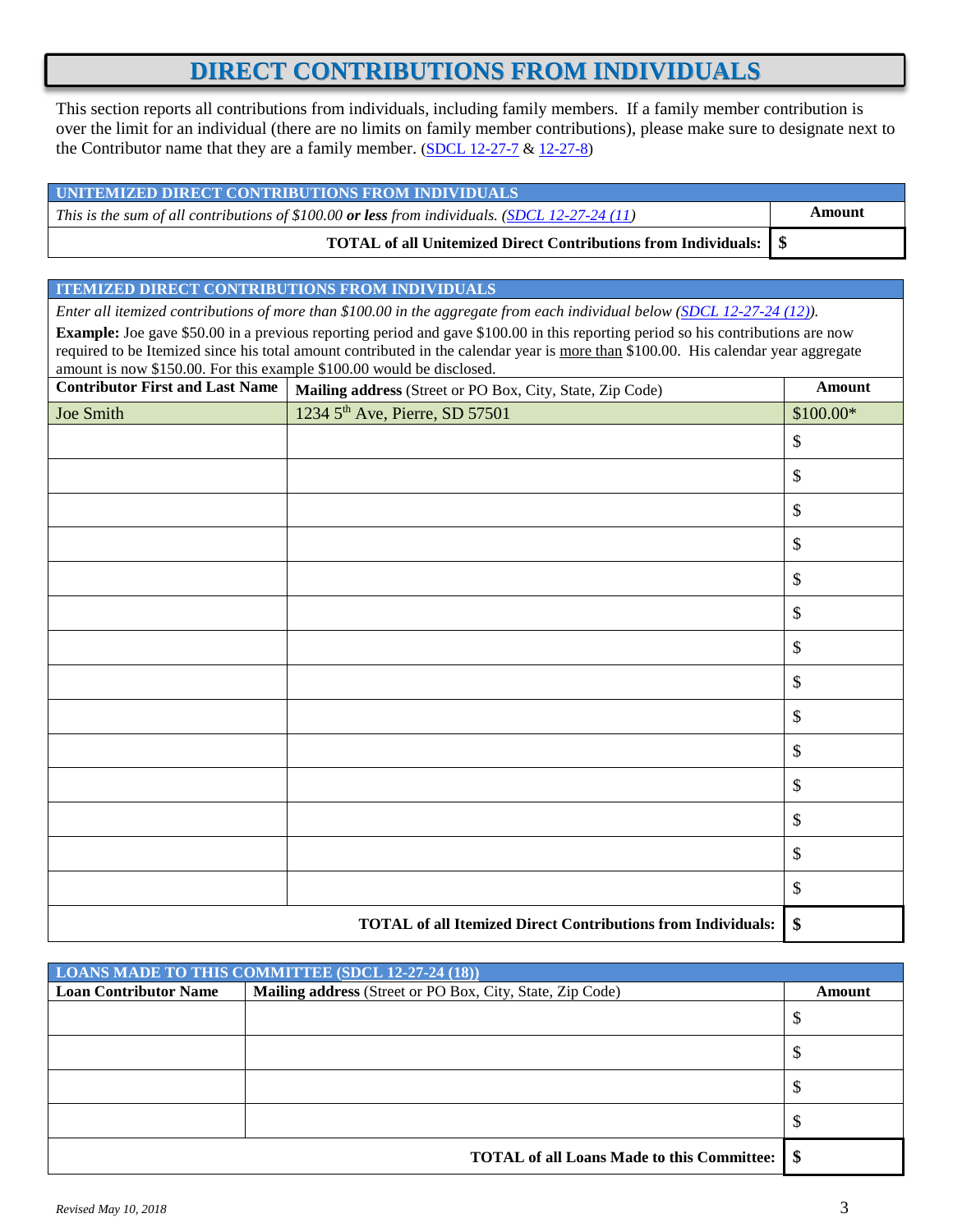# **DIRECT CONTRIBUTIONS FROM ENTITIES**

#### **ALL political committees may receive direct contributions from entities** (SDCL 12-27-7, 8, 9, 10, and 18)

An entity is defined as any organized or unorganized association, business corporation, limited liability company, nonprofit corporation, limited liability partnership, limited liability limited partnership, limited partnership, partnership, cooperative, trust except for a trust account representing or containing only a contributor's personal funds, business trust, association, club, labor union, or collective bargaining organization; any local, state or national organization to which a labor organization pays membership or per capita fees, based upon its affiliation and membership; any trade or professional association that receives its funds from membership dues or service fees, whether organized inside or outside the state; any other entity of any kind, except a natural person that is, has been, or could be recognized by law; or any group of persons acting in concert that is not defined as a political committee in this chapter except, an entity is not a candidate, a public office holder, or a political committee.

\*If you are a **ballot question committee,** which received a contribution from an entity, you must include with this report the **Ballot Question Contribution Statement** you received from the entity.

| <b>Entity Name</b> | Mailing Address (Street or PO Box) | <b>City, State and Zip Code</b>                                  | Amount                     |
|--------------------|------------------------------------|------------------------------------------------------------------|----------------------------|
|                    |                                    |                                                                  | $\$\,$                     |
|                    |                                    |                                                                  | $\$$                       |
|                    |                                    |                                                                  | $\mathbb{S}$               |
|                    |                                    |                                                                  | $\$\,$                     |
|                    |                                    |                                                                  | $\$\,$                     |
|                    |                                    |                                                                  | $\$\,$                     |
|                    |                                    |                                                                  | $\$\,$                     |
|                    |                                    |                                                                  | $\$\,$                     |
|                    |                                    |                                                                  | $\$\,$                     |
|                    |                                    |                                                                  | $\$\,$                     |
|                    |                                    |                                                                  | $\boldsymbol{\mathsf{\$}}$ |
|                    |                                    | <b>TOTAL of all Itemized Direct Contributions from Entities:</b> | \$                         |

# **DIRECT CONTRIBUTIONS FROM POLITICAL PARTIES**

A political party is defined by **SDCL 12-27-1 (19)**. All contributions from Political Parties must be entered as a separate item listing the required information below.

| <b>Political Party name</b> | Mailing Address (Street or PO Box) | <b>City, State and Zip Code</b>                                           | <b>Amount</b> |
|-----------------------------|------------------------------------|---------------------------------------------------------------------------|---------------|
|                             |                                    |                                                                           | \$            |
|                             |                                    |                                                                           | \$            |
|                             |                                    |                                                                           | \$            |
|                             |                                    |                                                                           | \$            |
|                             |                                    |                                                                           | Φ             |
|                             |                                    |                                                                           | Φ             |
|                             |                                    | <b>TOTAL of all Itemized Direct Contributions from Political Parties:</b> | \$            |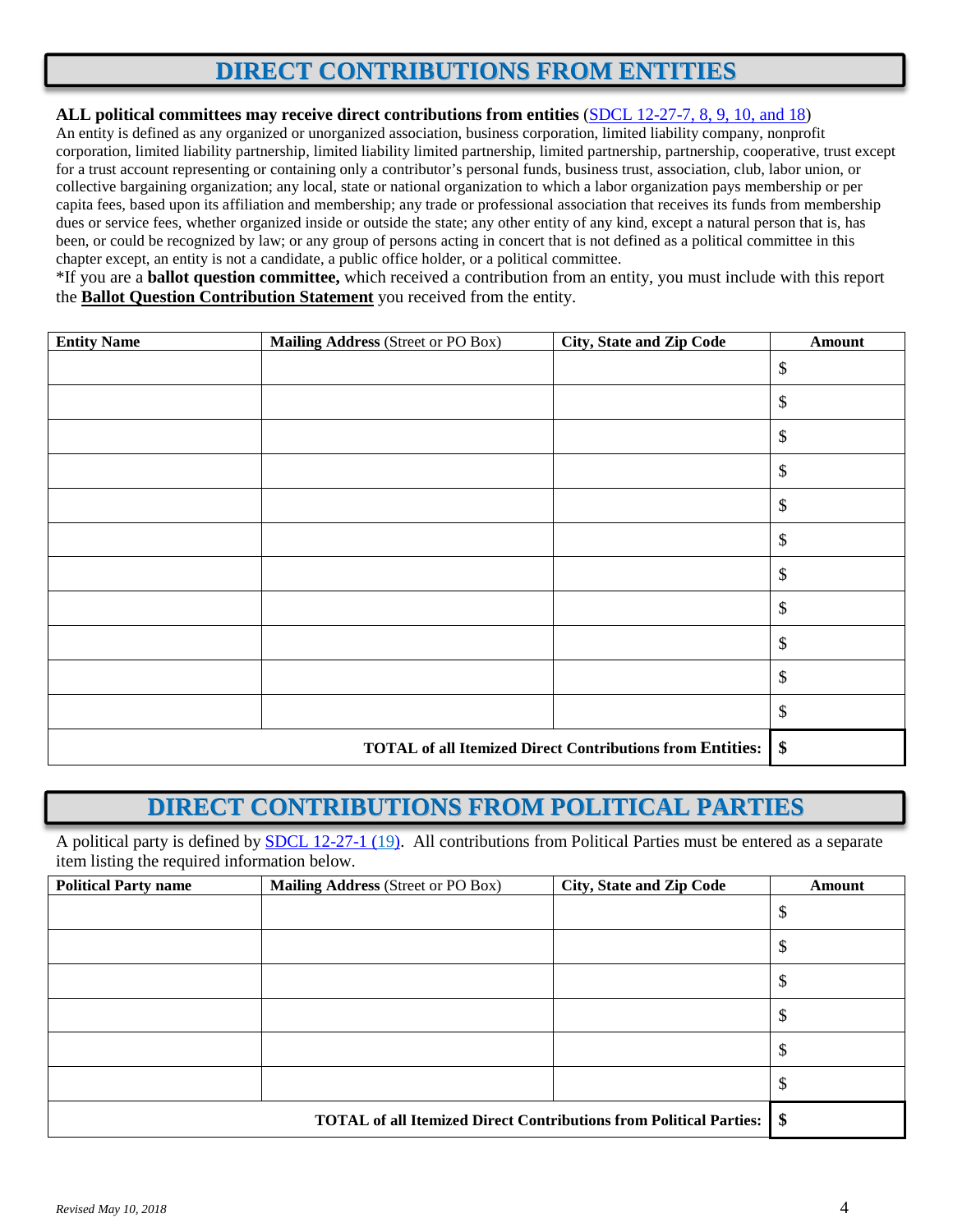#### **DIRECT CONTRIBUTIONS FROM IN-STATE POLITICAL ACTION COMMITTEES**

A political action committee (PAC) is defined by **SDCL 12-27-1 (17)**. All contributions from In-State Political Action Committees must be entered as a separate item listing the required information below.

| <b>In-State PAC name</b> | Mailing Address (Street or PO Box)                                                           | City, State and Zip Code | <b>Amount</b> |
|--------------------------|----------------------------------------------------------------------------------------------|--------------------------|---------------|
|                          |                                                                                              |                          | \$            |
|                          |                                                                                              |                          | \$            |
|                          |                                                                                              |                          | \$            |
|                          |                                                                                              |                          | \$            |
|                          |                                                                                              |                          | \$            |
|                          |                                                                                              |                          | \$            |
|                          |                                                                                              |                          | \$            |
|                          |                                                                                              |                          | \$            |
|                          |                                                                                              |                          | \$            |
|                          |                                                                                              |                          | \$            |
|                          | <b>TOTAL of all Itemized Direct Contributions from In-State Political Action Committees:</b> |                          | \$            |

# **DIRECT CONTRIBUTIONS FROM OUT-OF-STATE OR FEDERAL PACS**

All contributions must be itemized separately and include the PAC name and mailing address and also the name and website address of the filing office where the PAC regularly files their campaign finance report(s). **Examples: Filing Office Name** = Federal Election Commission (FEC) *and* **Filing Website Address** = FEC.gov

| <b>Out-of-State or Federal PAC</b><br><b>Name</b> | <b>Mailing Address (Street or PO</b><br>Box, City, State, Zip Code)                                  | <b>Filing Office Name</b> | <b>Filing Website Address</b> | Amount |
|---------------------------------------------------|------------------------------------------------------------------------------------------------------|---------------------------|-------------------------------|--------|
|                                                   |                                                                                                      |                           |                               |        |
|                                                   |                                                                                                      |                           |                               |        |
|                                                   |                                                                                                      |                           |                               | ◡      |
|                                                   |                                                                                                      |                           |                               |        |
|                                                   | TOTAL of all Itemized Direct Contributions from Out-of-State or Federal Political Action Committees: |                           |                               | \$     |

#### **DIRECT CONTRIBUTIONS FROM BALLOT QUESTION COMMITTEEES**

A ballot question committee is defined by  $(SDCL 12-27-1 (2))$ . All contributions from Ballot Question Committees must be entered as a separate item listing the required information below.

| <b>Ballot Question Committee</b><br>name                                           | <b>Mailing Address (Street or PO Box)</b> | City, State and Zip Code | Amount |
|------------------------------------------------------------------------------------|-------------------------------------------|--------------------------|--------|
|                                                                                    |                                           |                          | Φ      |
|                                                                                    |                                           |                          | Φ      |
|                                                                                    |                                           |                          | J      |
| <b>TOTAL of all Itemized Direct Contributions from Ballot Question Committees:</b> |                                           |                          | - \$   |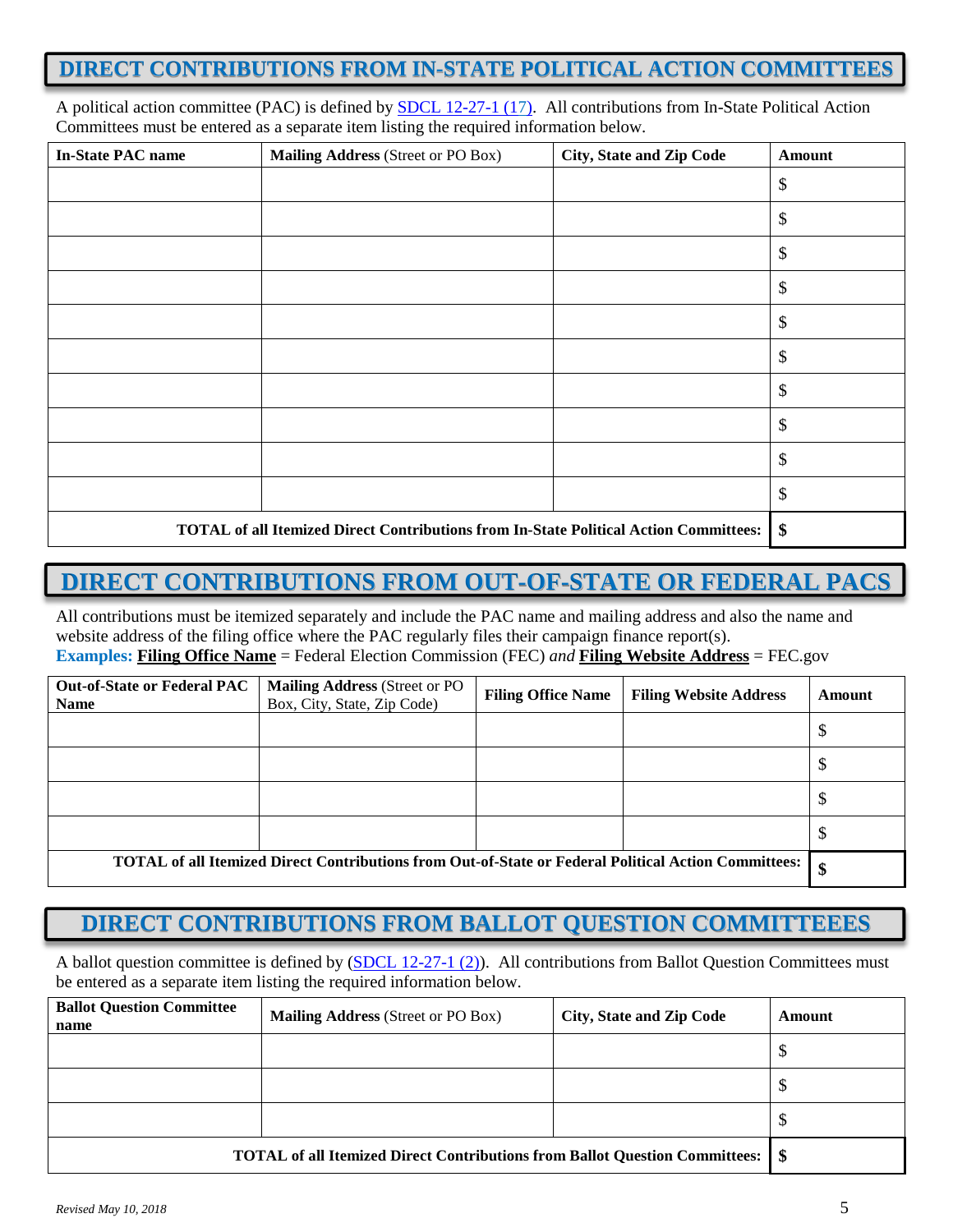# **DIRECT CONTRIBUTIONS FROM CANDIDATE COMMITTEES**

A candidate committee is defined by SDCL 12-27-1 (3). All contributions from Candidate Committees must be entered as a separate item listing the required information below.

| <b>Candidate Committee Name</b> | <b>Mailing Address (Street or PO Box)</b>                                    | <b>City, State and Zip Code</b> | Amount |
|---------------------------------|------------------------------------------------------------------------------|---------------------------------|--------|
|                                 |                                                                              |                                 |        |
|                                 |                                                                              |                                 |        |
|                                 |                                                                              |                                 |        |
|                                 |                                                                              |                                 |        |
|                                 |                                                                              |                                 |        |
|                                 |                                                                              |                                 |        |
|                                 |                                                                              |                                 |        |
|                                 | <b>TOTAL of all Itemized Direct Contributions from Candidate Committees:</b> |                                 | \$     |

## **OTHER INCOME**

This section reports all income received from any refunds, rebates, interest earned, sale of property, or other income which is not a direct contribution, during this reporting period. (SDCL 12-27-24 (16))

| <b>Source of Income</b>    | <b>Description</b>                     | Amount   |
|----------------------------|----------------------------------------|----------|
| <b>Example:</b> Fundraiser | <b>Raffle or Silent Auction</b>        | \$100.00 |
|                            |                                        | Ψ        |
|                            |                                        | Φ        |
|                            |                                        | Φ        |
|                            | <b>TOTAL of all Other Income:</b>   \$ |          |

# **DONATED GOODS OR SERVICES**

A donated good or service is defined as a good or service provided at no charge or for less than its fair market value. The term does not include the value of services provided by a person as a volunteer for or on behalf of any candidate or political committee, including the free or discounted use of the volunteer's residence or office. (SDCL 12-27-1 (12))

| Name and Mailing address (Street or PO Box, City, State, Zip Code) | <b>Description</b>                             | <b>Estimated Value</b> |
|--------------------------------------------------------------------|------------------------------------------------|------------------------|
| <b>Example:</b> Joe Smith, 125 State Street, Pierre, SD            | Plywood for campaign signs                     | \$200.00               |
|                                                                    |                                                |                        |
|                                                                    |                                                | ъ                      |
|                                                                    | <b>TOTAL of all Donated Goods or Services:</b> |                        |

#### **ESTABLISHING AND ADMINISTERING COMMITTEE/SOLICITATION COSTS**

List a description and estimated value of funds or donations by an entity to its own political committee for establishing and administering the political committee and for any solicitation costs of the political committee. SDCL 12-27-24 (17)

| <b>Entity Name</b>          | <b>Categorical Description</b>                                                                                                             | Amount     |
|-----------------------------|--------------------------------------------------------------------------------------------------------------------------------------------|------------|
| <b>Example: ABC Company</b> | ABC Company pays for the administration of their ABC PAC (ex:<br>office space rent, utility costs, equipment rental, salary for Treasurer) | \$2,000.00 |
|                             |                                                                                                                                            |            |
|                             |                                                                                                                                            |            |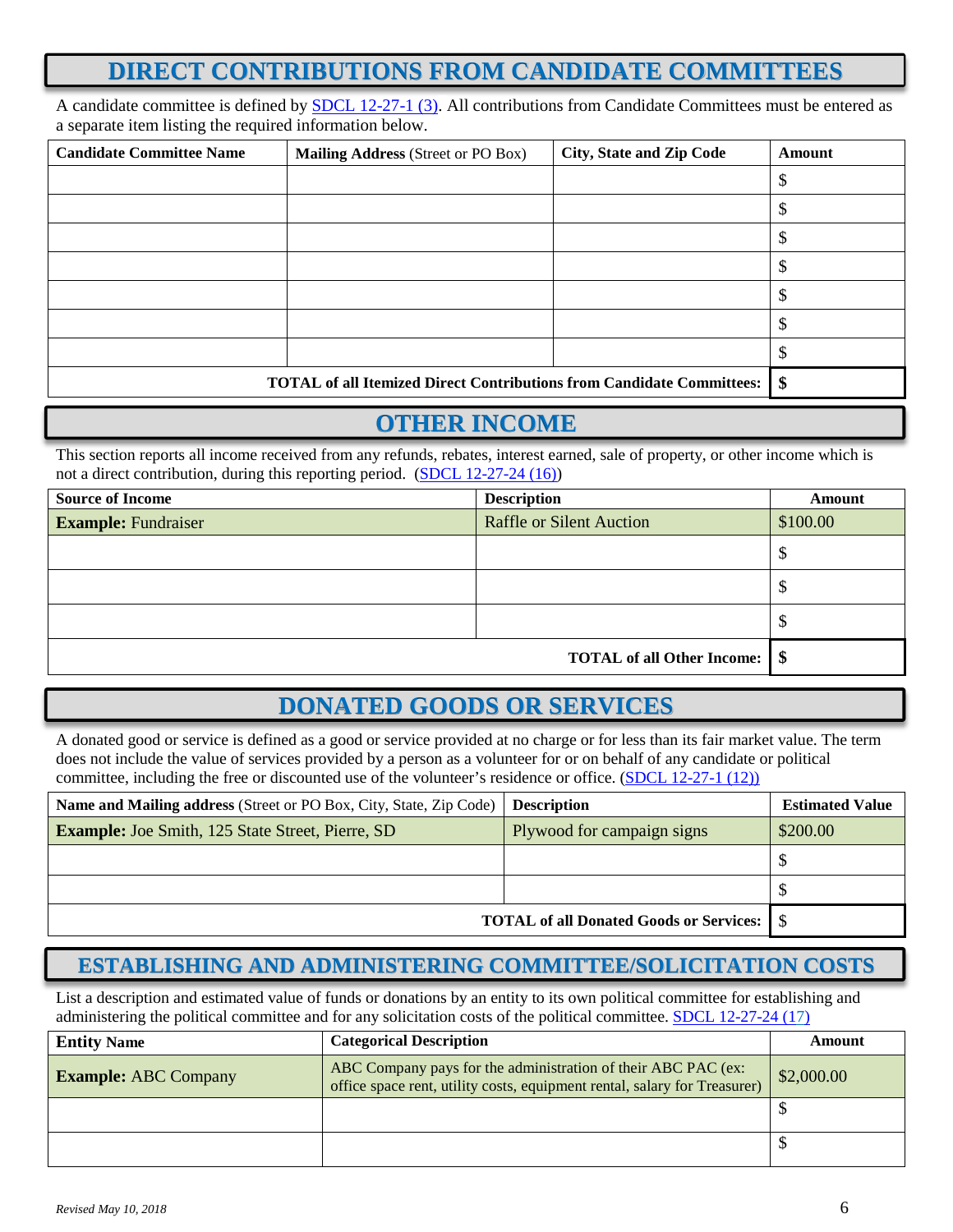# **EXPENDITURES**

This section reports expenses that the committee has incurred. Categories have been provided for reporting common expenses. All operational expenses shall be listed.

| <b>OPERATIONAL EXPENDITURES (SDCL 12-27-24 (20))</b>                               |                 |  |
|------------------------------------------------------------------------------------|-----------------|--|
| <b>Categorical Description (Miscellaneous Expense Category is Prohibited)</b>      | <b>Amount</b>   |  |
| ** Do not list Independent Communication Expenditures on this page (see page 7).** |                 |  |
| Advertising                                                                        | $\$$            |  |
| <b>Bank Fees</b>                                                                   | \$              |  |
| Consulting                                                                         | $\$$            |  |
| <b>Credit Card Fees</b>                                                            | $\$$            |  |
| <b>Event Expenses</b>                                                              | $\$$            |  |
| Loan Repayment                                                                     | $\$$            |  |
| Nonprofit Charitable Organization                                                  | $\$$            |  |
| Office Supplies                                                                    | $\mathcal{S}$   |  |
| Phone                                                                              | \$              |  |
| Postage                                                                            | $\$\,$          |  |
| Printing                                                                           | $\$\,$          |  |
| Rent                                                                               | \$              |  |
| Salaries                                                                           | $\mathbb{S}$    |  |
| Travel                                                                             | $\$\,$          |  |
| Utilities                                                                          | $\$$            |  |
| List additional expense categories below (i.e. gifts, meals, etc.)                 | \$              |  |
|                                                                                    | \$              |  |
|                                                                                    | \$              |  |
|                                                                                    | $\$\,$          |  |
|                                                                                    | $\$$            |  |
|                                                                                    | $\$$            |  |
|                                                                                    | $\mathbb{S}$    |  |
|                                                                                    | $\overline{\$}$ |  |
|                                                                                    | \$              |  |
|                                                                                    | $\$$            |  |
| <b>TOTAL of all Operational Expenditures:</b>                                      | \$              |  |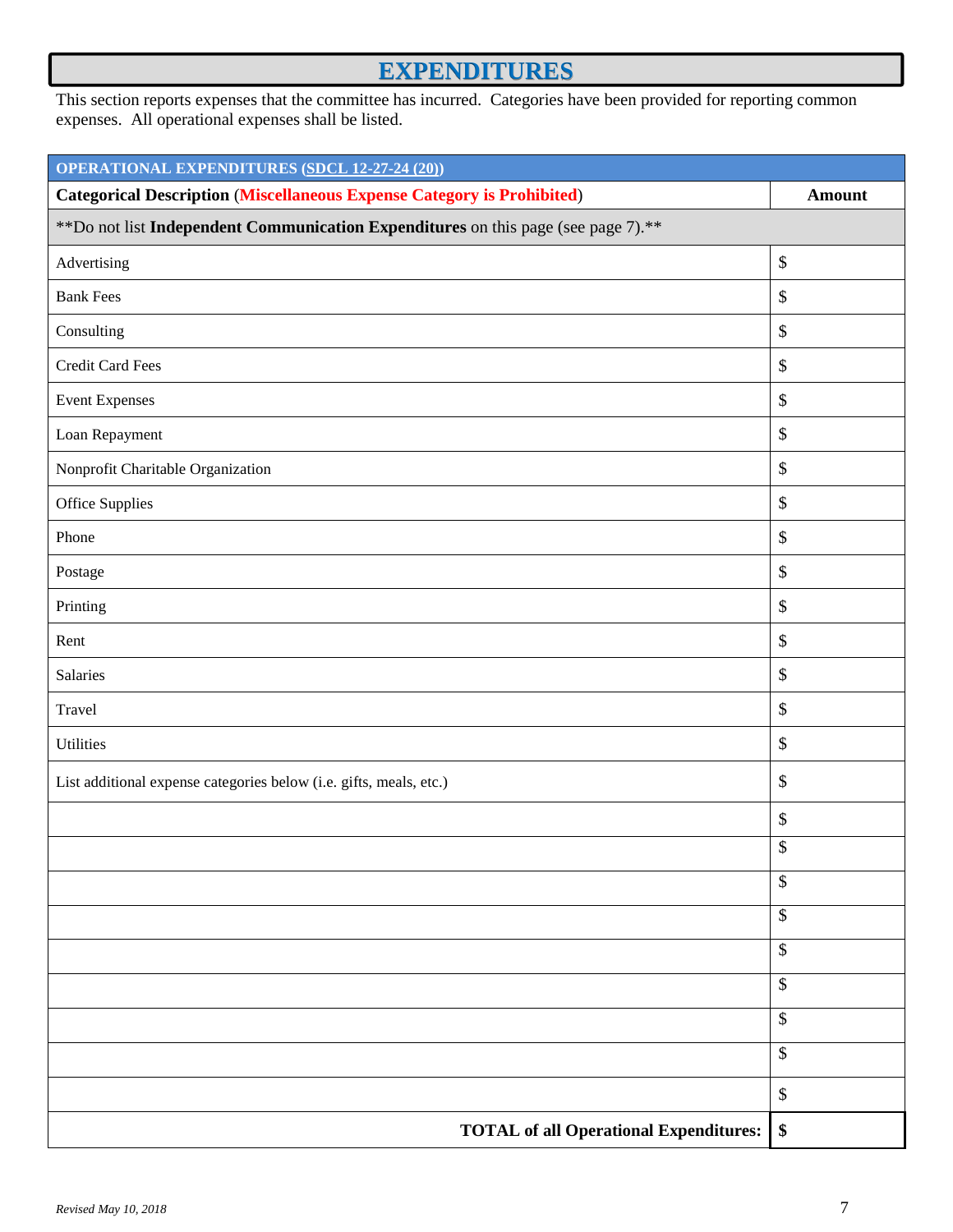## **CONTRIBUTIONS MADE TO OTHER CANDIDATES AND/OR COMMITTEES**

This section reports all contributions that this committee has made to another candidate and/or committee.

| <b>Name of Candidate or Committee</b>                                           | <b>Amount</b> |
|---------------------------------------------------------------------------------|---------------|
|                                                                                 |               |
|                                                                                 |               |
|                                                                                 |               |
|                                                                                 |               |
|                                                                                 |               |
| <b>TOTAL of all Contributions to Other Candidates and/or Committees: \ \ \$</b> |               |

## **INDEPENDENT COMMUNICATION EXPENDITURES**

Lists the **NAME** of the candidate, public office holder, or ballot question related to the independent communication expenditure, the **AMOUNT SPENT** on each independent communication and a **DESCRIPTION** of the independent communication expenditure. (SDCL 12-27-24 (21))

**SDCL 12-27-1 (11) is the definition of Independent Communication Expenditure***: an expenditure, including the payment of money or exchange of other valuable consideration or promise, made by a person, entity, or political committee for a communication concerning a candidate or a ballot question which is not made to, controlled by, coordinated with, requested by, or made upon consultation with that candidate, political committee or agent of a candidate or political committee.*

| Name Candidate, Public Office Holder<br>or Ballot Question Committee | <b>Description of Communication</b> | Date of<br>Communication | <b>Amount</b><br><b>Spent</b> |
|----------------------------------------------------------------------|-------------------------------------|--------------------------|-------------------------------|
|                                                                      |                                     |                          | Φ                             |
|                                                                      |                                     |                          | S                             |
|                                                                      |                                     |                          | D                             |
|                                                                      |                                     |                          | J                             |
|                                                                      |                                     |                          | J                             |
| <b>TOTAL of all Expenditures for Communications:</b> $\frac{1}{2}$   |                                     |                          |                               |

# **DONATED GOODS OR SERVICES TO CANDIDATES OR COMMITTEES**

A donated good or service is defined as a good or service provided at no charge or for less than its fair market value. The term does not include the value of services provided by a person as a volunteer for or on behalf of any candidate or political committee, including the free or discounted use of the volunteer's residence or office. (SDCL 12-27-1 (12))

| Name and Mailing address (Street or PO Box, City, State, Zip Code)           | <b>Description</b>         | <b>Estimated Value</b> |
|------------------------------------------------------------------------------|----------------------------|------------------------|
| <b>Example:</b> Joe Smith, 125 State Street, Pierre, SD                      | Plywood for campaign signs | \$200.00               |
|                                                                              |                            |                        |
|                                                                              |                            |                        |
| <b>TOTAL of all Donated Goods or Services to Candidates or Committees:</b> 5 |                            |                        |